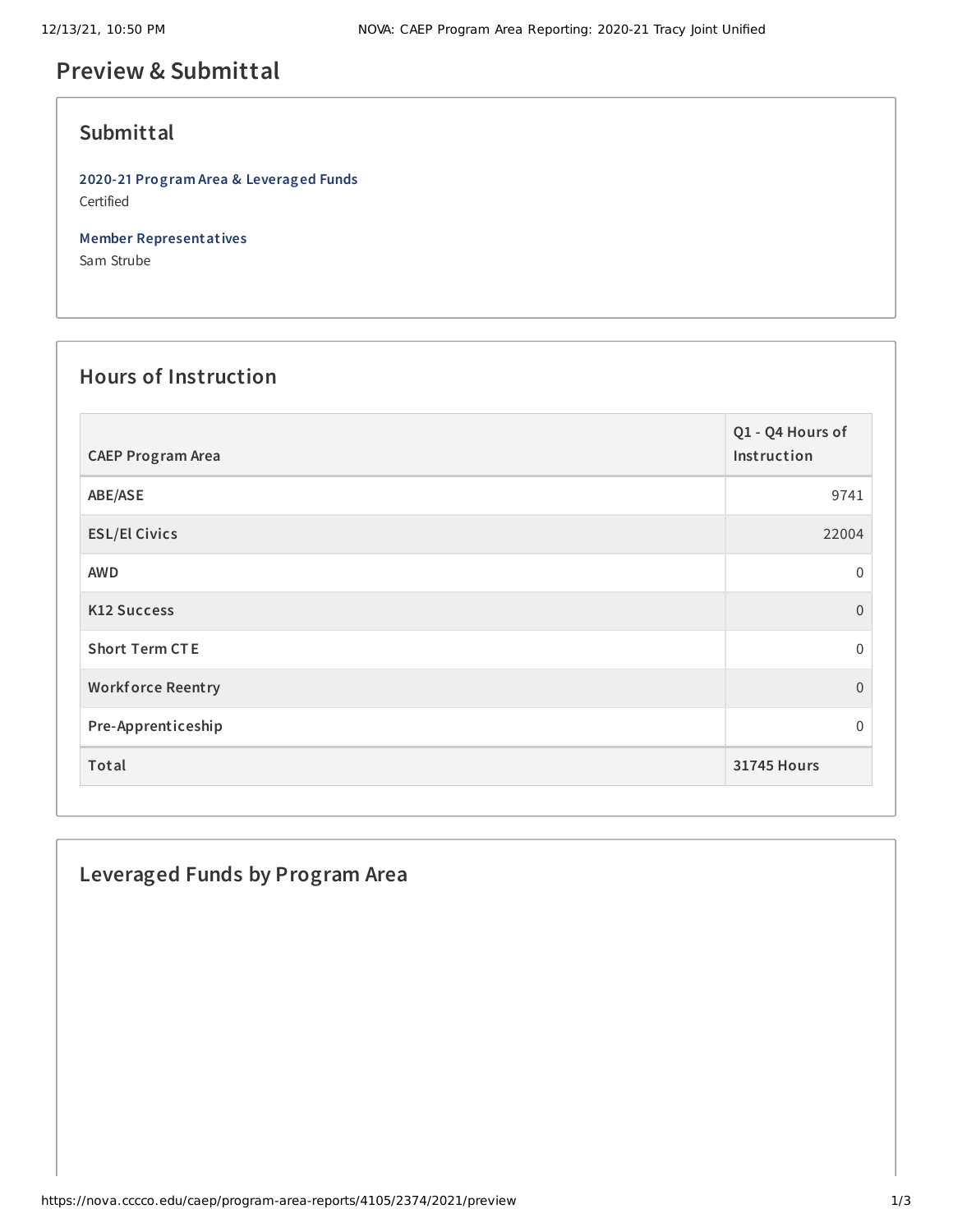| Fund                                     | <b>ABE/ASE</b> | ESL/El<br>Civics | <b>AWD</b> | K12<br><b>Success</b> | <b>Short</b><br>Term<br><b>CTE</b> | Workforce<br>Reentry | Pre-<br>Apprenticeship | Totals    |
|------------------------------------------|----------------|------------------|------------|-----------------------|------------------------------------|----------------------|------------------------|-----------|
| California Adult<br>Education<br>Program | \$413,942      | \$559,829        | \$0        | \$0                   | \$0                                | \$0                  | \$0                    | \$973,771 |
| <b>CalWORKs</b>                          | \$0            | \$0              | \$0        | \$0                   | \$0                                | \$0                  | \$0                    | \$0       |
| NonCredit                                | \$0            | \$0              | \$0        | \$0                   | \$0                                | \$0                  | \$0                    | \$0       |
| <b>Perkins</b>                           | \$0            | \$0              | \$0        | \$0                   | \$0                                | \$0                  | \$0                    | $$0$$     |
| <b>LCFF</b>                              | \$0            | \$0              | \$0        | \$0                   | \$0                                | \$0                  | \$0                    | \$0       |
| Fees                                     | \$0            | \$0              | \$0        | \$0                   | \$0                                | \$0                  | \$0\$                  | \$0       |
| K12 Adult Ed Jail<br><b>Funds</b>        | \$0            | \$0              | \$0        | \$0                   | \$0                                | \$0                  | \$0\$                  | \$0       |
| <b>WIOA II</b>                           | \$0            | \$0              | \$0        | \$0                   | \$0                                | \$0                  | \$0                    | \$0       |
| Contracted<br><b>Services</b>            | \$0            | \$0              | \$0        | \$0                   | \$0                                | \$0                  | \$0                    | \$0       |
| <b>Totals</b>                            | \$413,942      | \$559,829        | \$0        | \$0                   | \$0                                | \$0                  | \$0                    | \$973,771 |

#### **Certification**

**50 Delta Sierra Adult Education Alliance (DSAEA) - Primary Contact**

**Dr. Heather Maloy** CAEP Coordinator/Project Director for DSAEA Regional Transitions [hmaloy@deltacollege.edu](mailto:hmaloy@deltacollege.edu)

**Jeff Dundas School For Adult s** Principal [jdundas@stocktonusd.net](mailto:jdundas@stocktonusd.net)

Appro ved by Dr. Heather Maloy

**12/13/2021 02:50 PM PST**